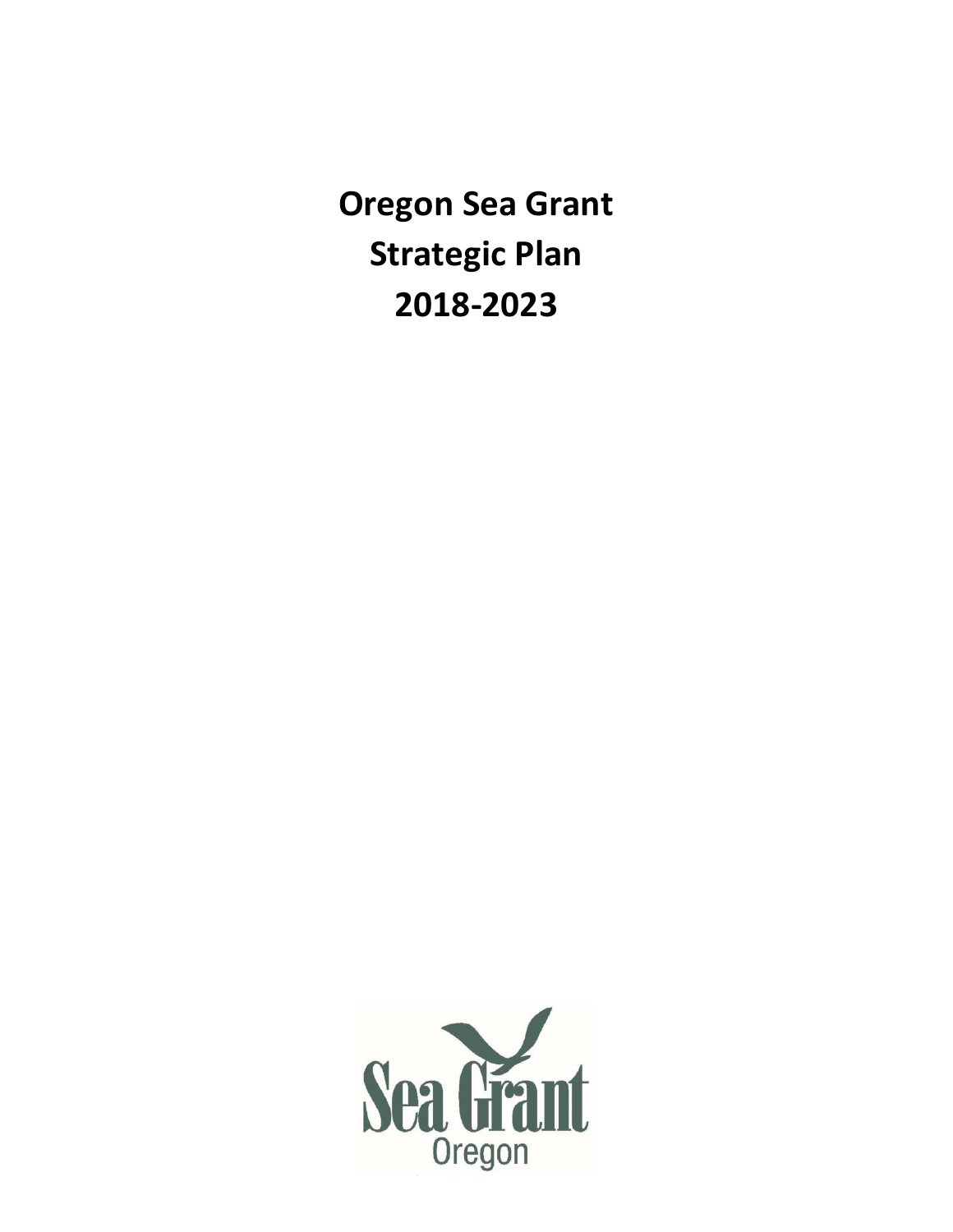# **Table of Contents**

| Ecological, social, and economic aspects of coastal and marine conservation and |  |
|---------------------------------------------------------------------------------|--|
|                                                                                 |  |
|                                                                                 |  |
|                                                                                 |  |
|                                                                                 |  |
|                                                                                 |  |
|                                                                                 |  |
|                                                                                 |  |
|                                                                                 |  |
|                                                                                 |  |
|                                                                                 |  |
|                                                                                 |  |
|                                                                                 |  |
|                                                                                 |  |
| Cultural beliefs, learning, and valuation of coastal and marine issues 11       |  |
|                                                                                 |  |
|                                                                                 |  |
|                                                                                 |  |
|                                                                                 |  |
|                                                                                 |  |
|                                                                                 |  |
|                                                                                 |  |
|                                                                                 |  |
|                                                                                 |  |

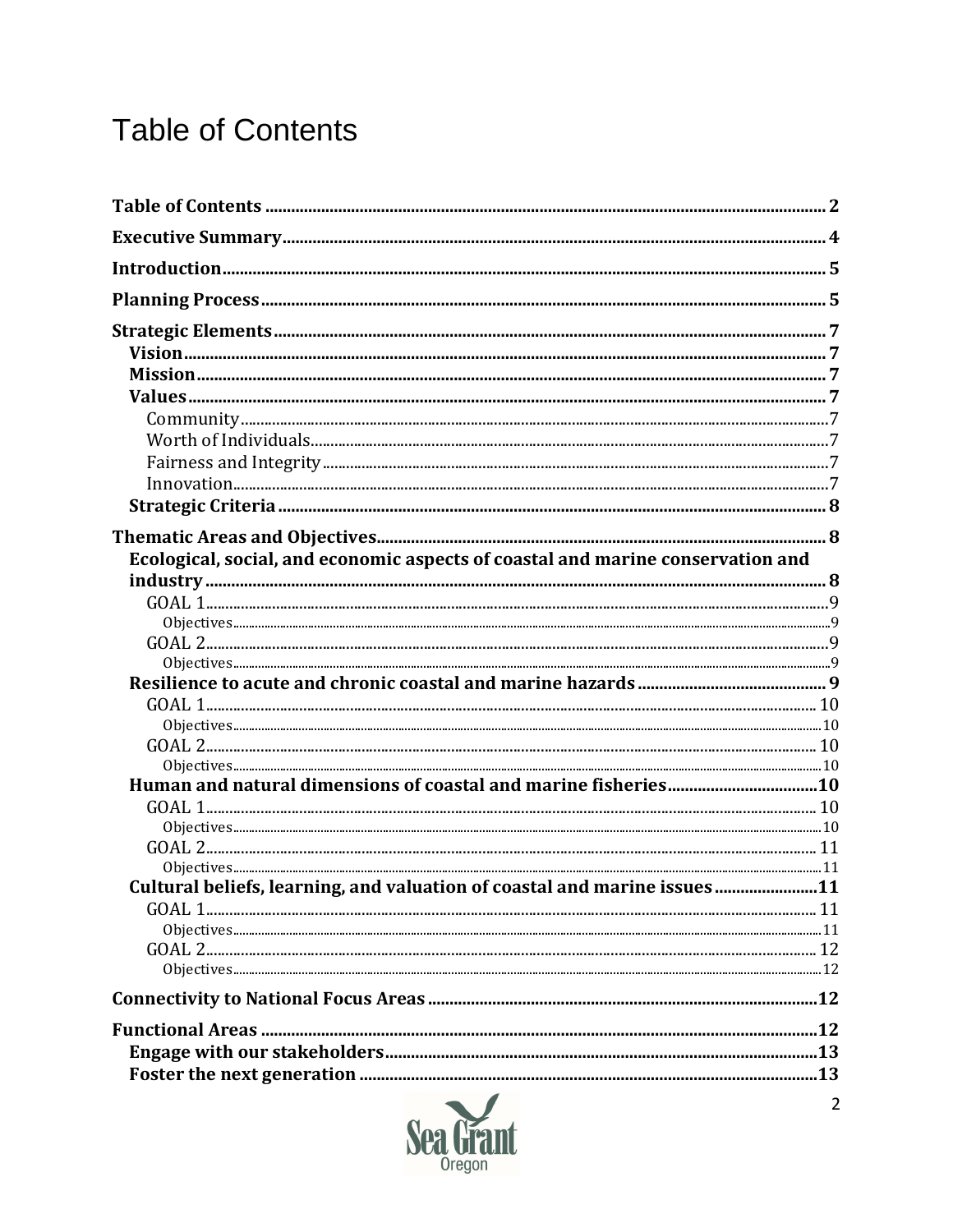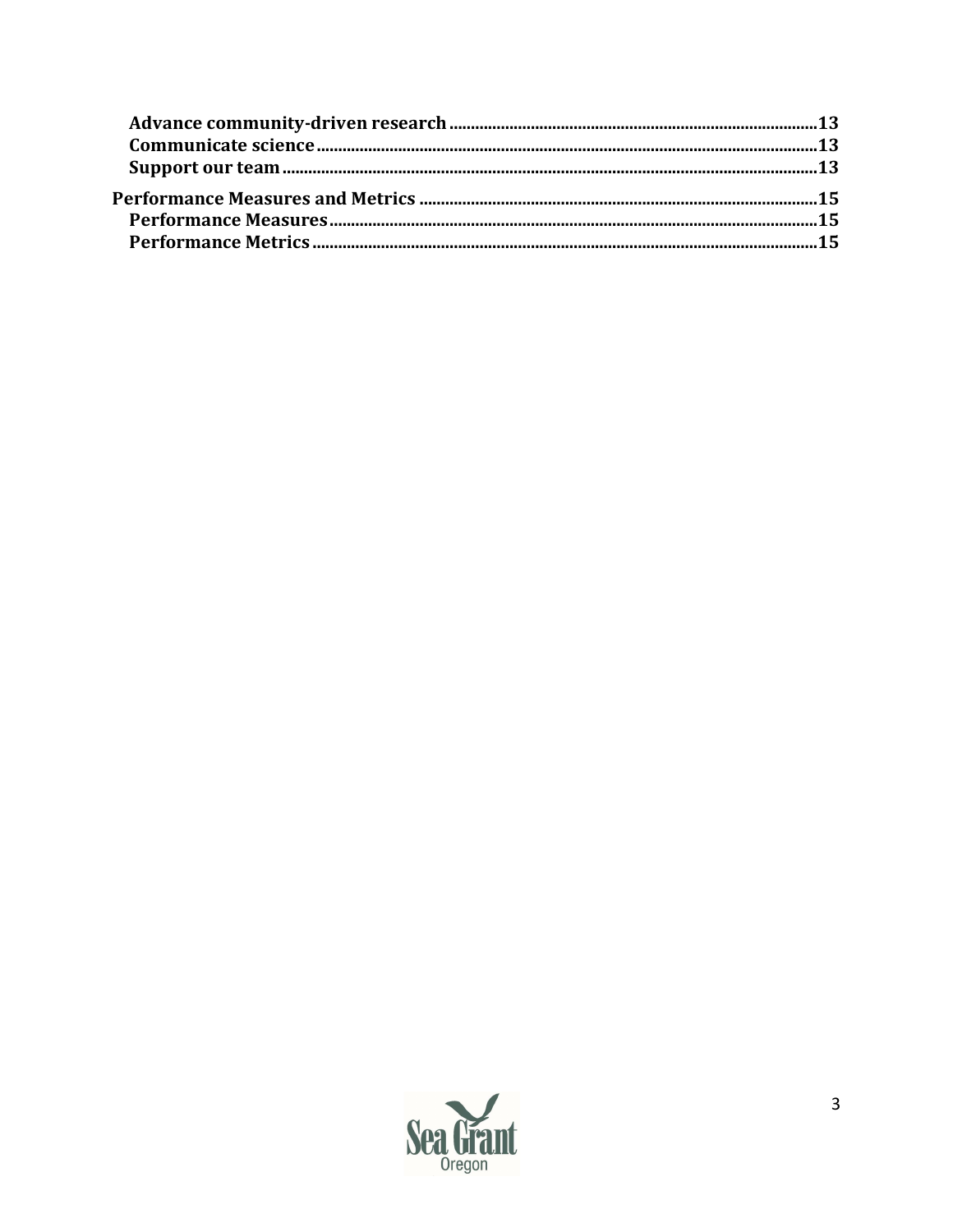# Executive Summary

Oregon Sea Grant has been working diligently to identify the most critical areas of investment relevant to state and national priorities. The program, led by a strategy team, engaged in internal efforts which were informed by the OSG Advisory Council and perspectives of external stakeholders, to revise its vision, mission, values, and thematic areas, goals, and objectives. The OSG vision and mission are:

*Vision*: Thriving coastal communities and ecosystems in Oregon

*Mission*: Oregon Sea Grant is a catalyst that promotes discovery, understanding, and resilience for Oregon coastal communities and ecosystems.

As an organization, we value *Community, the Worth of Individuals, Fairness and Integrity, and Innovation*. We strive to embed these values in all of our activities. The Vision and Mission serve to guide the program in its entirety. The specific Thematic Areas, created in alignment with the National Sea Grant College Program Focus Areas, and their associated Goals and Objectives provide focus to our areas of investment.

#### Our *Thematic Areas* are:

- Ecological, social, and economic aspects of coastal and marine conservation and industry
- Resilience to acute and chronic coastal and marine hazards
- Human and natural dimensions of coastal and marine fisheries
- Cultural beliefs, learning, and valuation of coastal and marine issues

Further, OSG had adopted a series of *criteria* against which to evaluate prospective projects, activities and partnerships. These criteria will help ensure that we continue to align our efforts in accordance with the OSG strategy and help embed a culture of strategic thinking into all of our work.

Our *Functional Areas* articulate how we operate to implement this strategic plan and advance our program. These include: engaging with our stakeholders; fostering the next generation; advancing community-driven research; communicating science; and supporting our team.

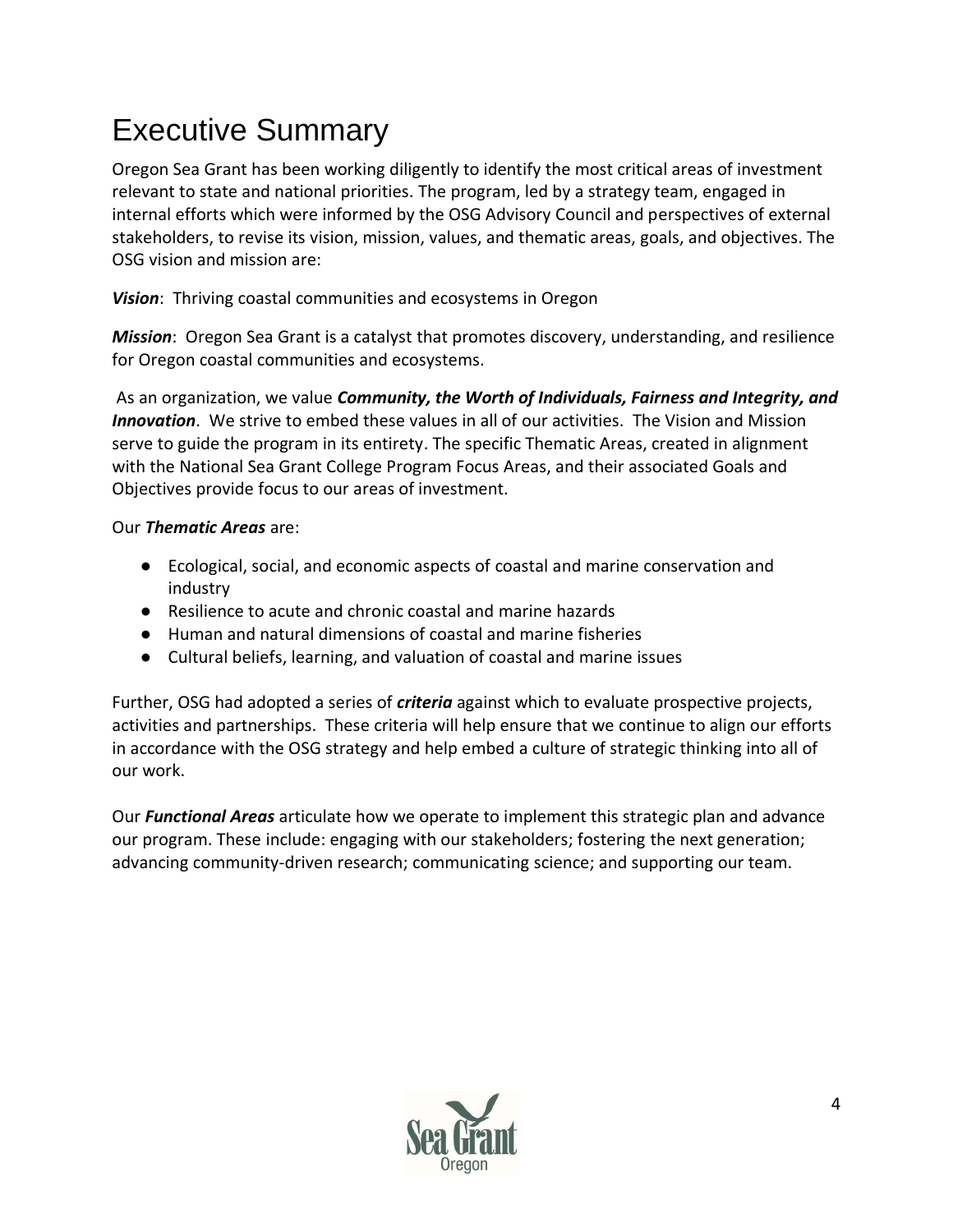# **Introduction**

Oregon Sea Grant (OSG)—one of the oldest programs in the Sea Grant network—is responsive to evolving needs and issues facing our coastal communities and ecosystems. Every four years, OSG develops a plan to guide activities during the next four-year federal funding cycle. In 2019, the program was offered the opportunity to expand our existing strategic plan for two more years. These strategic plans align with the National Sea Grant College Program and cover the expansive efforts of the OSG program.

Oregon Sea Grant has been working diligently to identify the most critical areas of investment. For the original strategic plan and for this revision, the program, led by a strategy team, engaged in internal efforts which were informed by the OSG Advisory Council and perspectives of external stakeholders, to refresh its vision, mission, values, and thematic areas, goals, and objectives. These thematic areas articulate the key areas of priority for the program and focus on the following:

- Ecological, social, and economic aspects of coastal and marine conservation and industry
- Resilience to acute and chronic coastal and marine hazards
- Human and natural dimensions of coastal and marine fisheries
- Cultural beliefs, learning, and valuation of coastal and marine issues

These Thematic Areas, created in alignment with the National Focus Areas, will guide the work and investment of Oregon Sea Grant through 2023. Our Functional Areas articulate how we conduct our work.

# Planning Process

Oregon Sea Grant has an impressive portfolio of investments; however, in many areas, the program is only "one-deep" or has a limited capacity for broader, programmatic engagement. In 2014, Oregon Sea Grant embarked on an ambitious strategic process, early in the regular cycle, designed to embed a culture of strategic thinking into all elements of the program. This culture builds on and yet transcends a simple strategic plan, promoting a program-wide effort to align activities and investments around discrete priorities. In Fall 2014, we convened a small group of staff from within the program with a charge to develop and implement a process by which we would define priorities for the program with engagement from staff and stakeholders. This team met every other week from September 2014 through October 2015 to execute this charge. In doing so, the team created an iterative process that can be replicated; developed initial versions of vision, mission, and values statements that were vetted by the broader program; created and honed a suite of criteria that can be used in assessing new and existing activities and opportunities; and developed a set of thematic areas which will guide the program's activities (see Figure 1). Throughout this process, the team worked diligently to engage the broader program, with multiple opportunities to provide feedback through surveys,

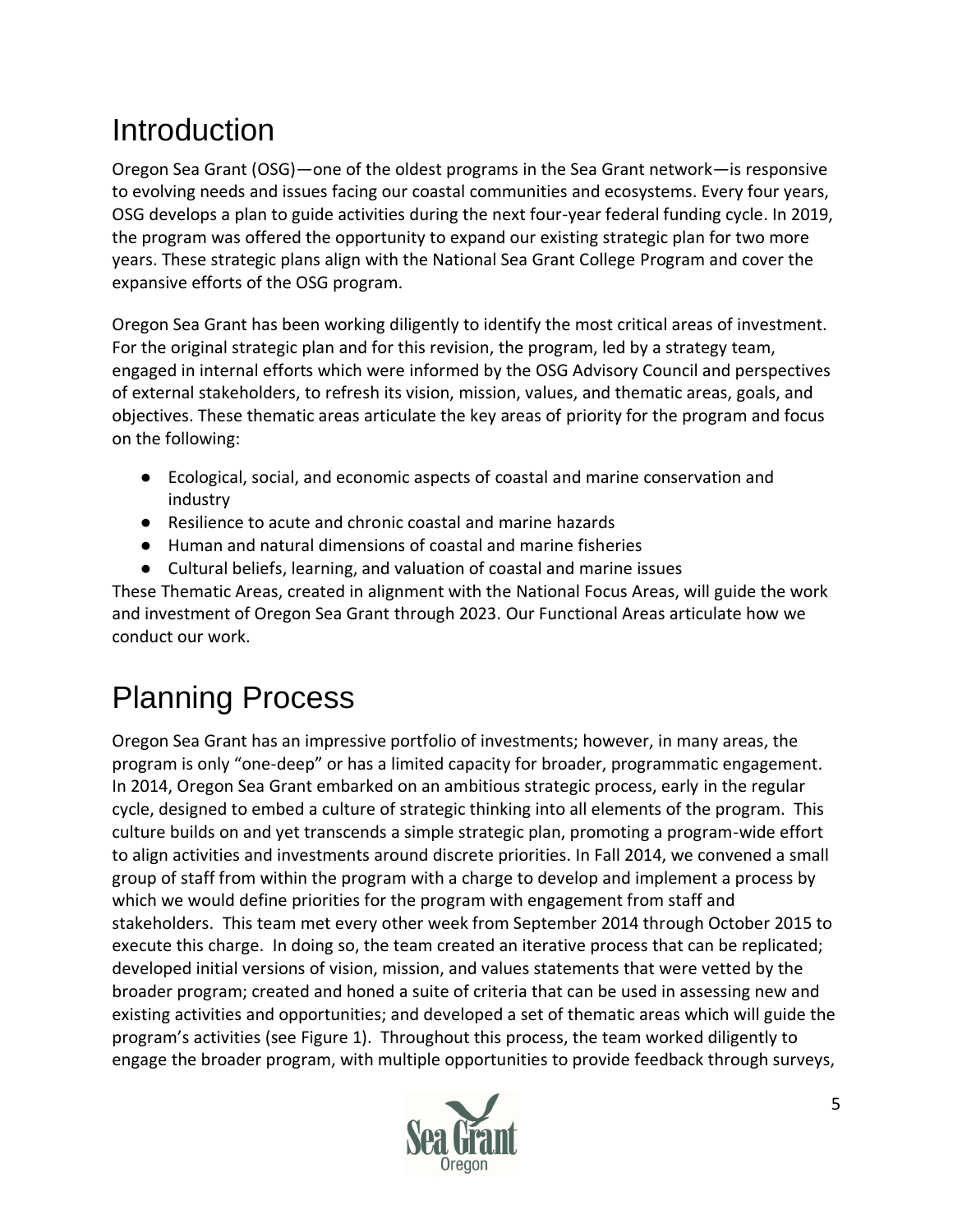small group discussions, and input at the program-wide meeting. The team also provided routine communication to the rest of the program and to the Advisory Council, as well as connected with external stakeholders to inform them of our process and highlight opportunities.

Since October 2015, the program has been moving into implementation of the strategic thinking process, which requires continued engagement by the program, evaluation of our current areas of investment, and decisions on how the program will focus its activities.



Figure 1. Initial Planning Process

In 2019, the National Sea Grant College Program offered the state programs the opportunity to "refresh" their strategic plans, extending them for an additional two years. Oregon Sea Grant convened a small strategic plan team to develop and implement the refresh approach. This approach consisted of soliciting feedback from OSG personnel and the OSG Advisory Council and updating the values, Thematic Areas, goals, objectives, and creating the Functional Areas.

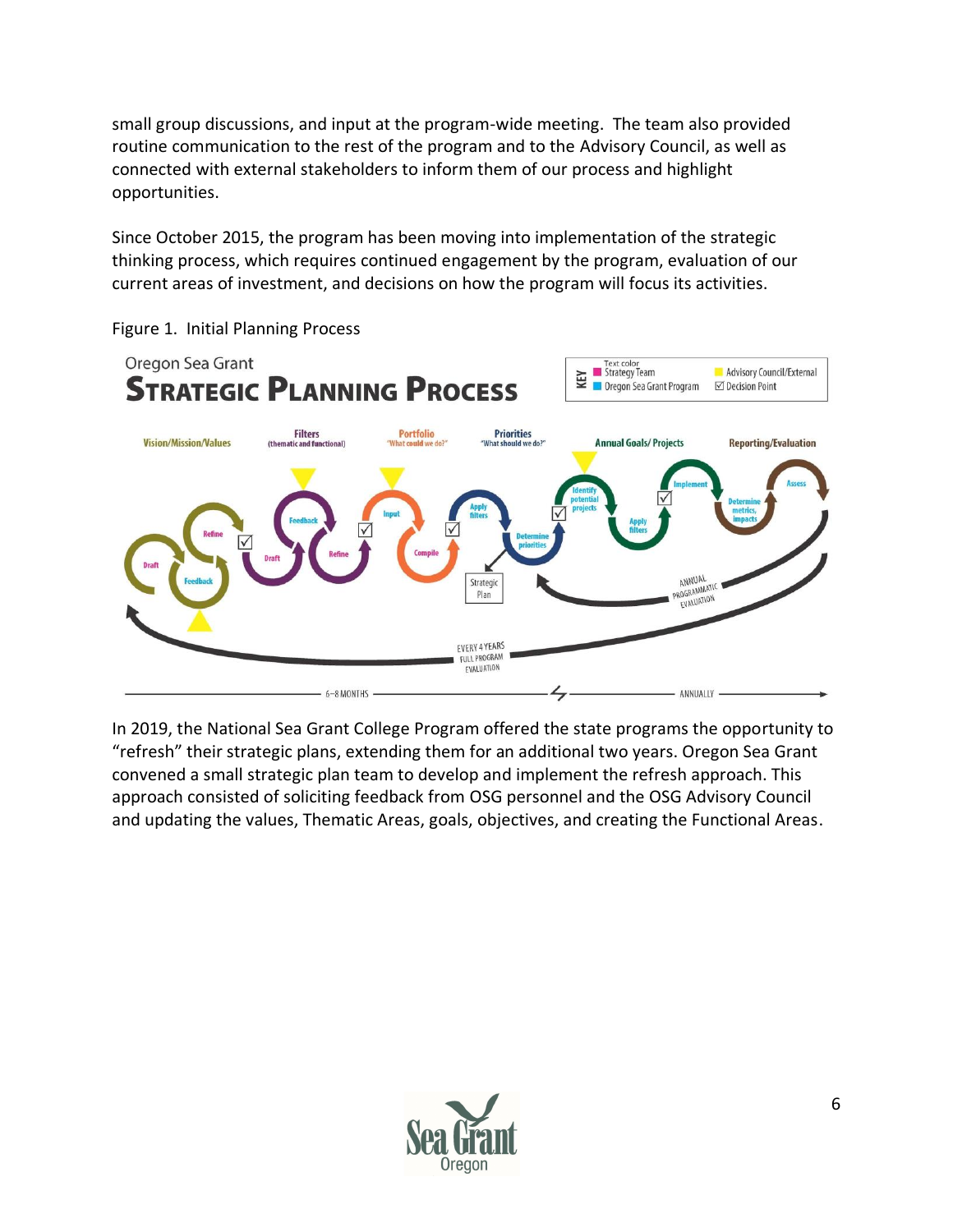# Strategic Elements

# Vision

Thriving coastal communities and ecosystems in Oregon

# Mission

Oregon Sea Grant is a catalyst that promotes discovery, understanding, and resilience for Oregon coastal communities and ecosystems

# Values

## **Community**

By working with and being in and a part of communities of place and practice statewide, OSG fosters a culture of engagement to enhance the quality of life in our coastal communities. We build strong partnerships within our organization and with others. We listen carefully and respond to the needs of our internal and external partners, stakeholders, and the public. We recognize that we create more value by working with others on our endeavors than working independently.

### Worth of Individuals

OSG believes that the people inside and outside the organization, and their perspectives, matter. We respect individual differences and recognize that diversity is part of our strength in a team approach to address challenging issues. We respect that people are a valuable resource, and we believe they deserve an empowering, supportive, and caring environment.

## Fairness and Integrity

OSG strives for equity and justice in our decision-making, in our treatment of one another, and in our engagement with communities we serve. Our commitment to scientific integrity, respectful partnerships, and non-advocacy enable open dialogue. Our reputation as a source of high-quality, science-based information is central to our leadership in promoting discovery, knowledge sharing, consensus building and the integration of effort in the coastal arena.

### Innovation

OSG values and encourages creativity in all that we do and support, while valuing known and successful approaches. We strive to maintain scientific excellence and innovation. We constantly seek to improve our service and to enhance the quality of life in coastal communities. We value dynamic, inventive and flexible approaches to meeting the needs of

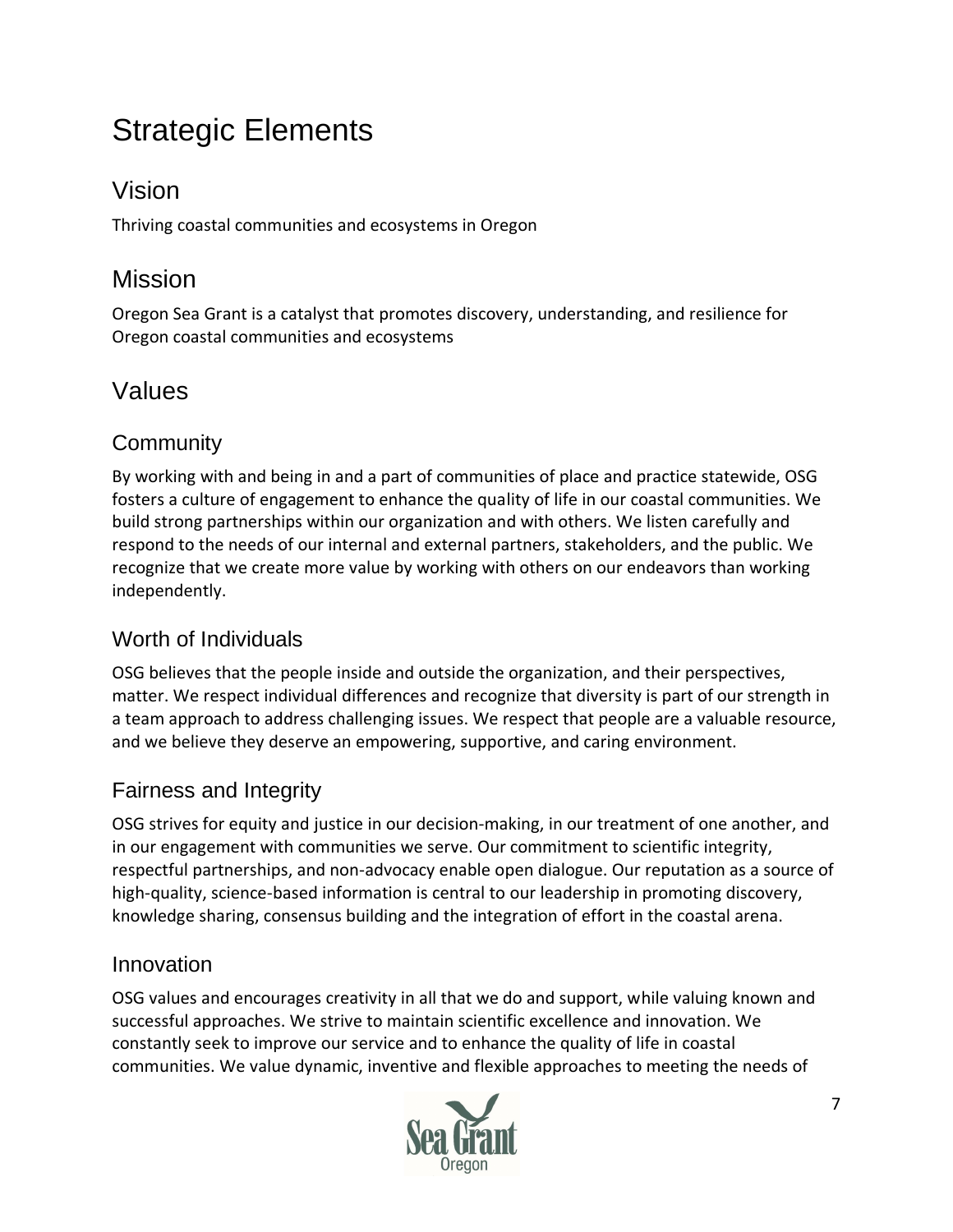people in changing natural and social environments as well as in the conduct and communication of research, education, and engagement.

These values, which we seek to support and promote throughout all of our work, are inherently connected to the cross-cutting principles of *Partnerships* and *Diversity and Inclusion*, promoted by the National Sea Grant College Program.

# Strategic Criteria

In considering how to focus the work and investment of Oregon Sea Grant both in the current strategic process and into the future, the program developed a set of criteria to apply to new opportunities, partnerships, and activities. These criteria are intended to be applied regardless of the size of the project, and through regular discussions with supervisors and more broadly with a program-wide Strategy Team considering large-scale opportunities. The strategic criteria are as follows:

- How does this advance the vision and mission in ways that are consistent with our values?
- How does it align with the OSG thematic areas?
- How does this address stakeholder issues?
- What are the opportunities to integrate discovery, learning and engagement?
- How can OSG uniquely contribute to or add significant value to this? In other words, are we the best fit? Will this be unaddressed without OSG involvement?
- How will we know when our catalytic role is complete?
- What capacity do we have or lack in order to pursue this? How is this worth making a commitment to develop or deploy the capacity and/or end existing activities or programs?

# Thematic Areas and Objectives

## Ecological, social, and economic aspects of coastal and marine conservation and industry

This thematic area focuses on the ecological, social, and economic aspects of coastal and marine conservation and industry, and potential competing priorities and needs. We seek to integrate these aspects so complex issues, activities or investments can be examined holistically.

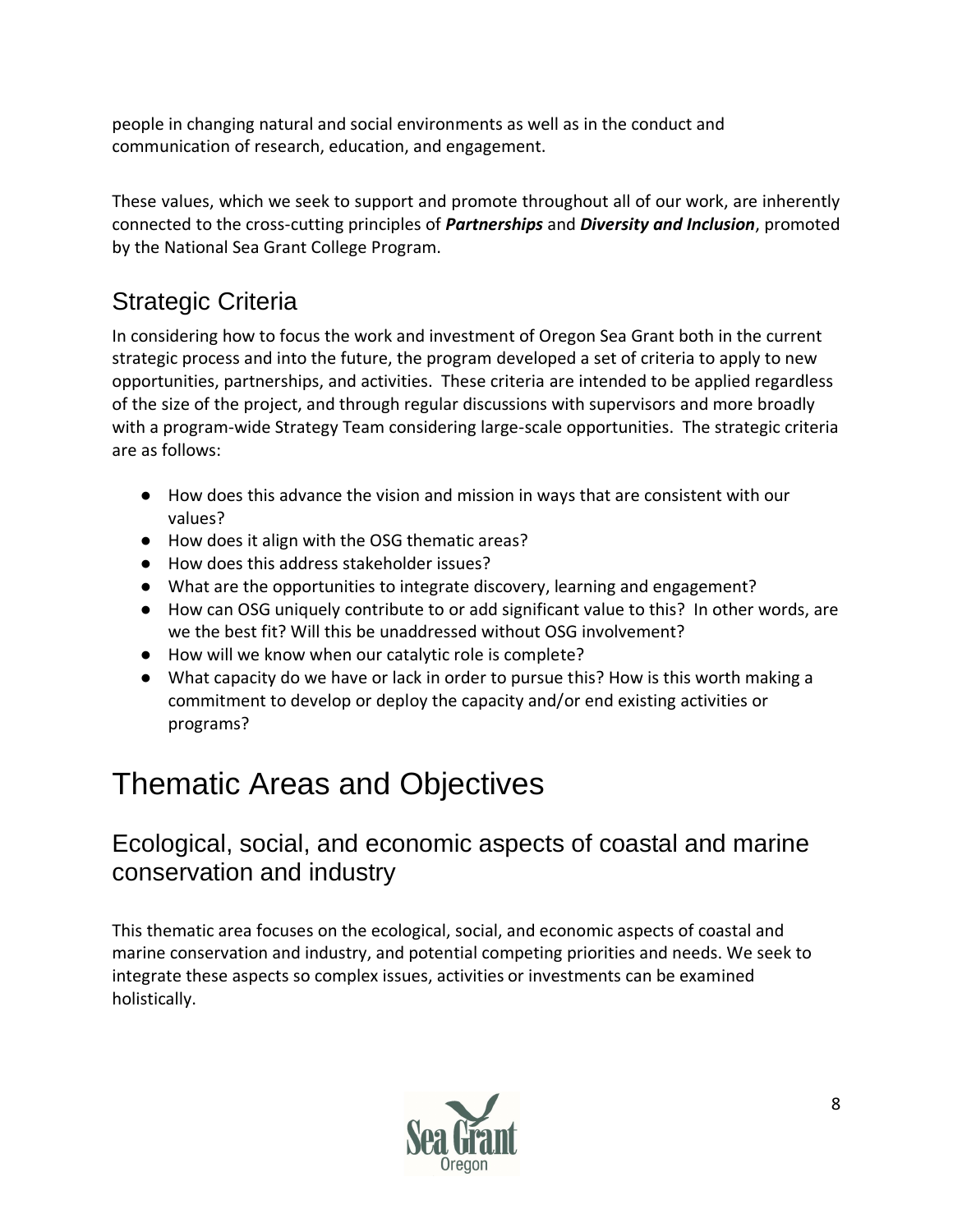We seek to understand natural resources and ecosystem services, communicate with stakeholders about properly functioning natural systems, and draw upon research and applied science to support restoration and conservation.

#### **Objectives**

- Develop and implement, in collaboration with partners, strategies for analyzing, understanding, adapting, and responding to community needs and goals associated with coastal restoration and conservation.
- Work with partners to build capacity, inform decision-making, and enhance workforce development for coastal and marine restoration and conservation.

## GOAL 2

We engage with coastal- and marine-related industries to improve economic and social resilience, and environmental sustainability.

#### **Objectives**

- Assess the attitudes, knowledge, perceptions, and desires of coastal residents and Oregon visitors toward coastal and marine industries and development.
- Understand and assess benefits, risks, and impacts associated with coastal and marine industries on communities and ecosystems and develop tools and programs for sustainable solutions.
- Assess the economic, ecological and sociocultural viability of new or expanded Oregon aquaculture.
- Work with partners to build capacity and enhance workforce development for coastal and marine industries.

This is particularly important for an area like the Oregon coast, which has tremendous natural resources and strong community networks, but struggles with promoting and supporting growth in the region.

## Resilience to acute and chronic coastal and marine hazards

Understanding acute and chronic coastal and marine hazards and stressors is critical to developing resilience strategies. These threats challenge the health and well-being of coastal communities and ecosystems.

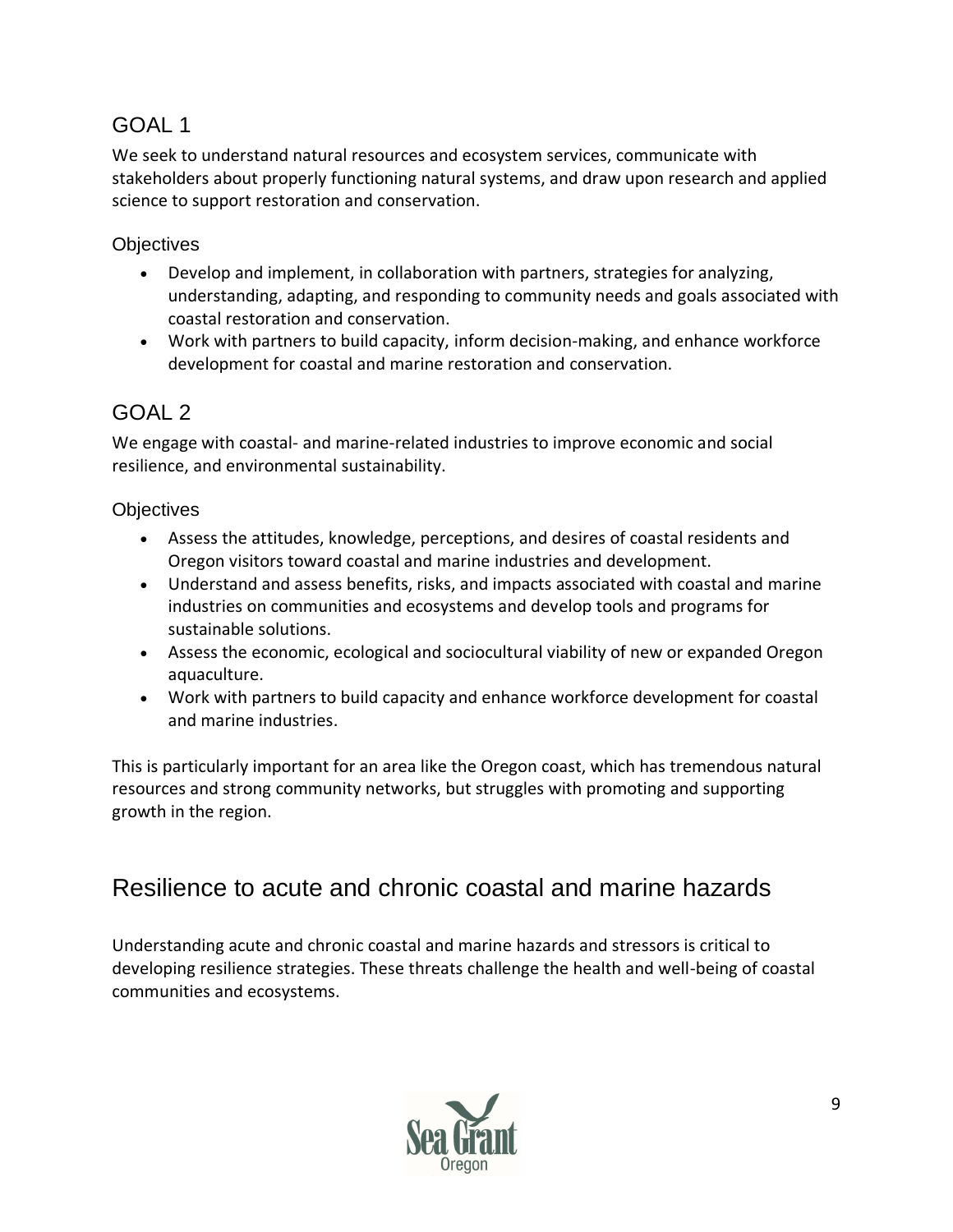We seek to understand individual and compounding impacts of acute or chronic coastal and marine hazards and stressors and identify or develop resilience strategies for coastal communities and ecosystems.

#### **Objectives**

- Understand the causes and impacts of, and solutions and responses to, coastal and marine hazards and stressors, and their relevance to communities and ecosystems.
- Identify, invent, or adapt tools to address local needs focused on resilience to coastal and marine hazards and stressors.

### GOAL 2

We support and promote the implementation of resilience strategies to acute or chronic coastal and marine hazards and stressors.

#### **Objectives**

- Build community networks and implement resilience strategies to coastal and marine hazards and stressors.
- Engage stakeholders about coastal and marine hazards and stressors, including prevention, response, and resilience strategies.

These threats challenge the resilience of not only Oregon's coastal communities and the visitors who come to enjoy the coast, but also the coastal ecosystem and its abundant natural resources.

# Human and natural dimensions of coastal and marine fisheries

Integrating the human and natural dimensions of fisheries is imperative in the face of challenges such as changing regulations, industry diversification, and changing environmental conditions.

### GOAL 1

We seek to understand and support the health and resilience of wild-caught fisheries and the communities that rely on them.

#### **Objectives**

• Understand, document, and communicate the ecological status and socio-economic value of coastal and marine species that are currently or potentially commercially, recreationally, and culturally important to Oregon.

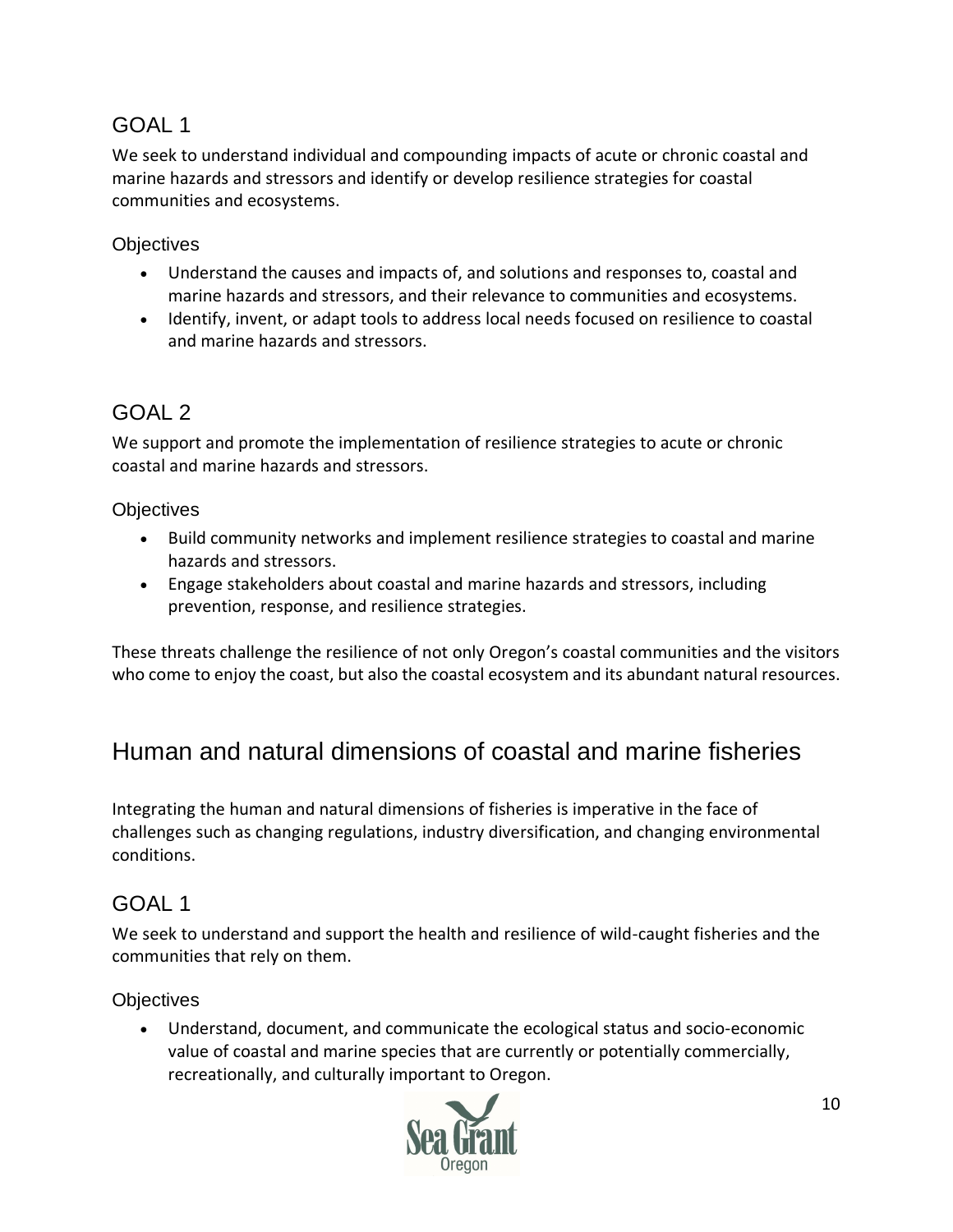- Understand, document, and work towards solutions to address the challenges and needs facing the Oregon fishing industry.
- Inform decision-makers and the public about Oregon fisheries and the community impacts of local seafood production and consumption*.*

We work with stakeholders to build capacity that addresses current and emerging issues affecting fisheries and their dependent communities.

#### **Objectives**

- Engage with stakeholders to address natural, social, and economic ramifications of competing space and use pressures affecting fisheries.
- Identify emerging issues and work with stakeholders to develop responsive and agile solutions.

OSG's role in coastal and marine fisheries has evolved over time, thus the need for continued innovative and integrative approaches to addressing human and natural dimensions of coastal and marine fisheries.

## Cultural beliefs, learning, and valuation of coastal and marine issues

This thematic area addresses the complex interface between science, knowledge, and practice focused on coastal and marine issues. Understanding communities of place and practice and their beliefs and valuation will support environmental literacy and informed decision-making.

### GOAL 1

We seek to understand why, what, and how individuals and communities perceive and make decisions about coastal and marine issues.

#### **Objectives**

- Understand stakeholder perceptions and traditional and local knowledge about coastal and marine issues.
- Evaluate the role of the arts and how its myriad forms can capture diverse perceptions and communicate the ocean's complexities, benefits, and values.
- Determine how individuals and communities value and make decisions about market (e.g., development, tourism) and non-market (e.g., sense of place, spiritual/heritage values) benefits of coastal and marine resources.

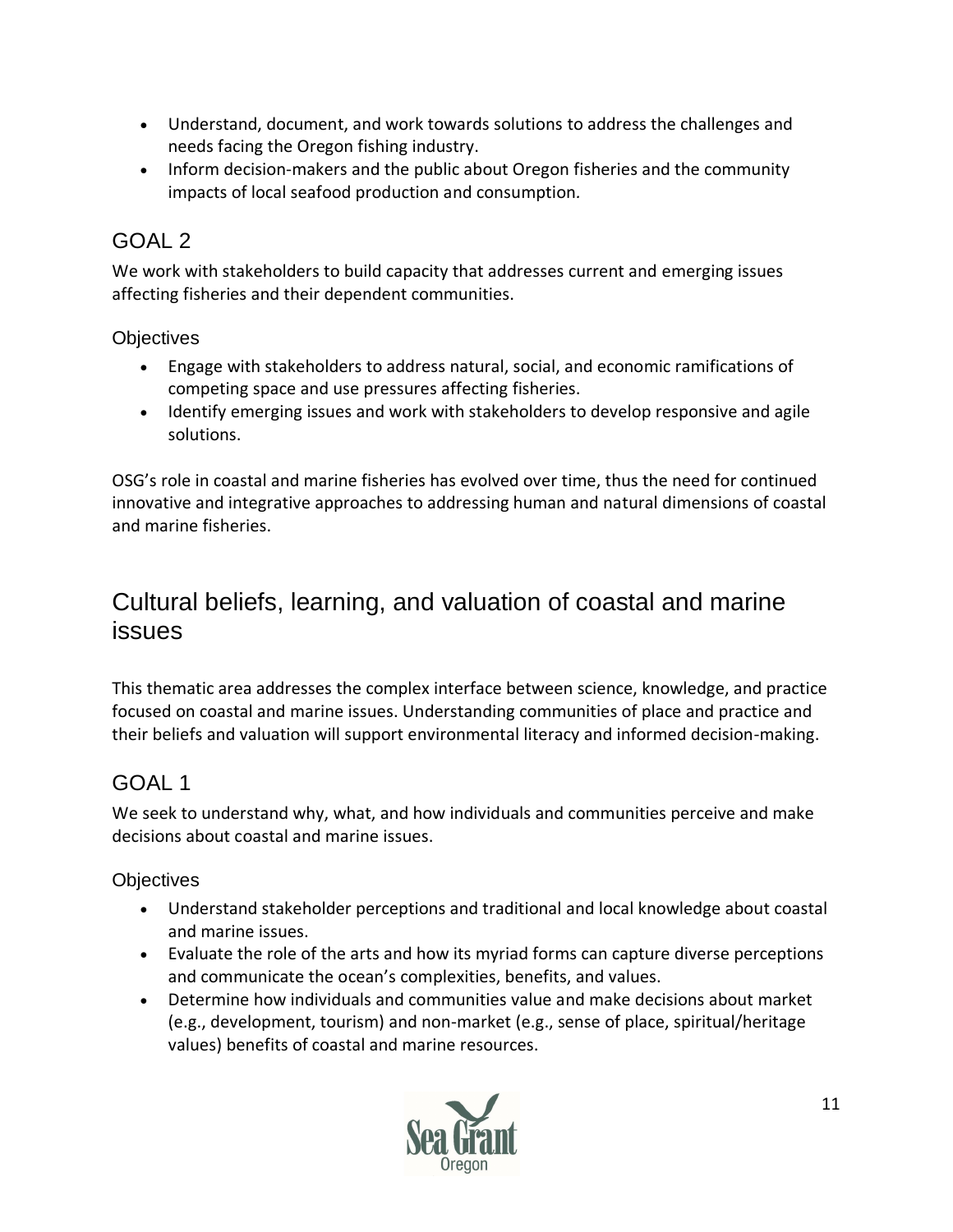We support environmental literacy and informed decision making about coastal and marine issues.

**Objectives** 

- Design, deliver, and evaluate accessible, effective, high-quality programming and products that are responsive to stakeholder needs and priorities.
- Support and provide access to knowledge and understanding of coastal and marine issues to enhance environmental literacy and inform decision-making.

Understanding communities of place and practice, their beliefs and valuation, and why certain decisions are made will support the development of strategies to address some of the challenges noted in the other thematic areas, such as acute and chronic hazards, coastal development, and evolving fisheries needs and issues.

# Connectivity to National Focus Areas

Each of the OSG Thematic Areas was selected and refined under the auspices of connectivity to the National Focus Areas. Inherent in each of the Thematic Areas are links back to the broader vision of Healthy Coastal Ecosystems, Sustainable Fisheries and Aquaculture, Resilient Communities and Economies, and Environmental Literacy and Workforce Development. However, the OSG Thematic Areas are not simply silos, linking one-to-one to a single National Focus Area. Within each Thematic Area are elements of the four National Focus Areas. For example, OSG's focus on Human and Natural Dimension of Coastal and Marine Fisheries has elements of both Healthy Coastal Ecosystems and Resilient Coastal Communities, in that we may examine the implications of changing environmental conditions for a fish species as well as for a fishing community.

See Table 1 for a crosswalk between OSG's Thematic Areas, Goals and Objectives, and the National Focus Areas and Goals.

# Functional Areas

Oregon Sea Grant has been, and continues to be, successful in advancing discovery, understanding, and resilience for Oregon coastal communities and ecosystems not only by addressing key issues (Thematic Areas) but having a robust operational structure. The following functional areas highlight how we conduct our work.

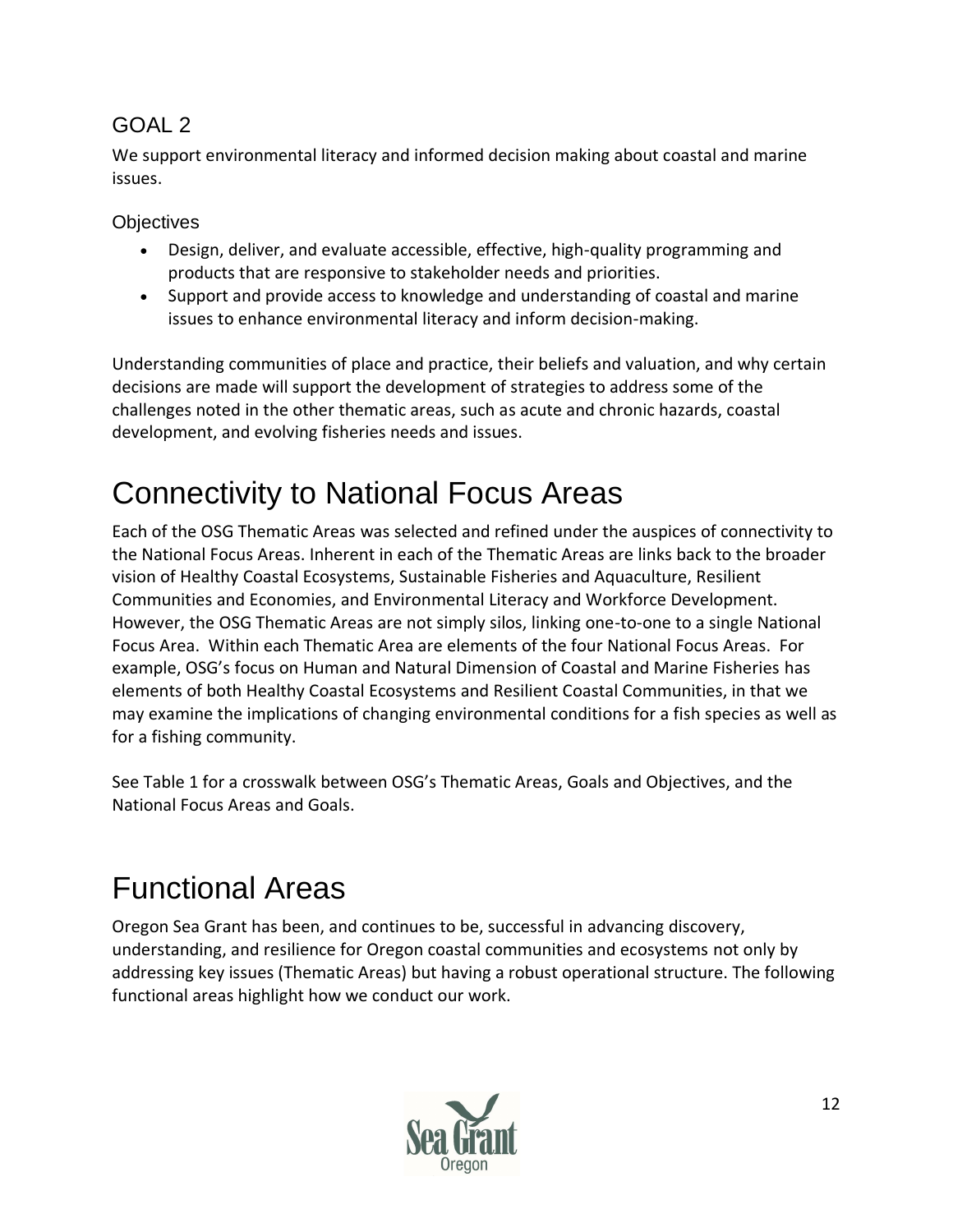# Engage with our stakeholders

Oregon Sea Grant works with and connects to our key constituents-our coastal communities. We meet them where they are through community-based engagement activities, bringing science and local knowledge to help inform decisions and facilitating challenging discussions.

# Foster the next generation

Oregon Sea Grant supports environmental literacy by providing formal and informal educational experiences for learners of all ages. We also work to build skills and experiences through research and professional development opportunities.

## Advance community-driven research

Oregon Sea Grant transforms community-identified needs into supported research efforts. This research addresses emerging issues and novel approaches that, when coupled with appropriate outreach and engagement, returns to communities the results that they need.

# Communicate science

Oregon Sea Grant uses a diversity of science communication strategies – such as in-person, print, and multiple media formats – to deliver information in efficient and effective ways.

## Support our team

Oregon Sea Grant provides the foundational support to ensure the productivity and connectivity of our program and associated activities. This includes administrative and fiscal support, and facilities management and operations.

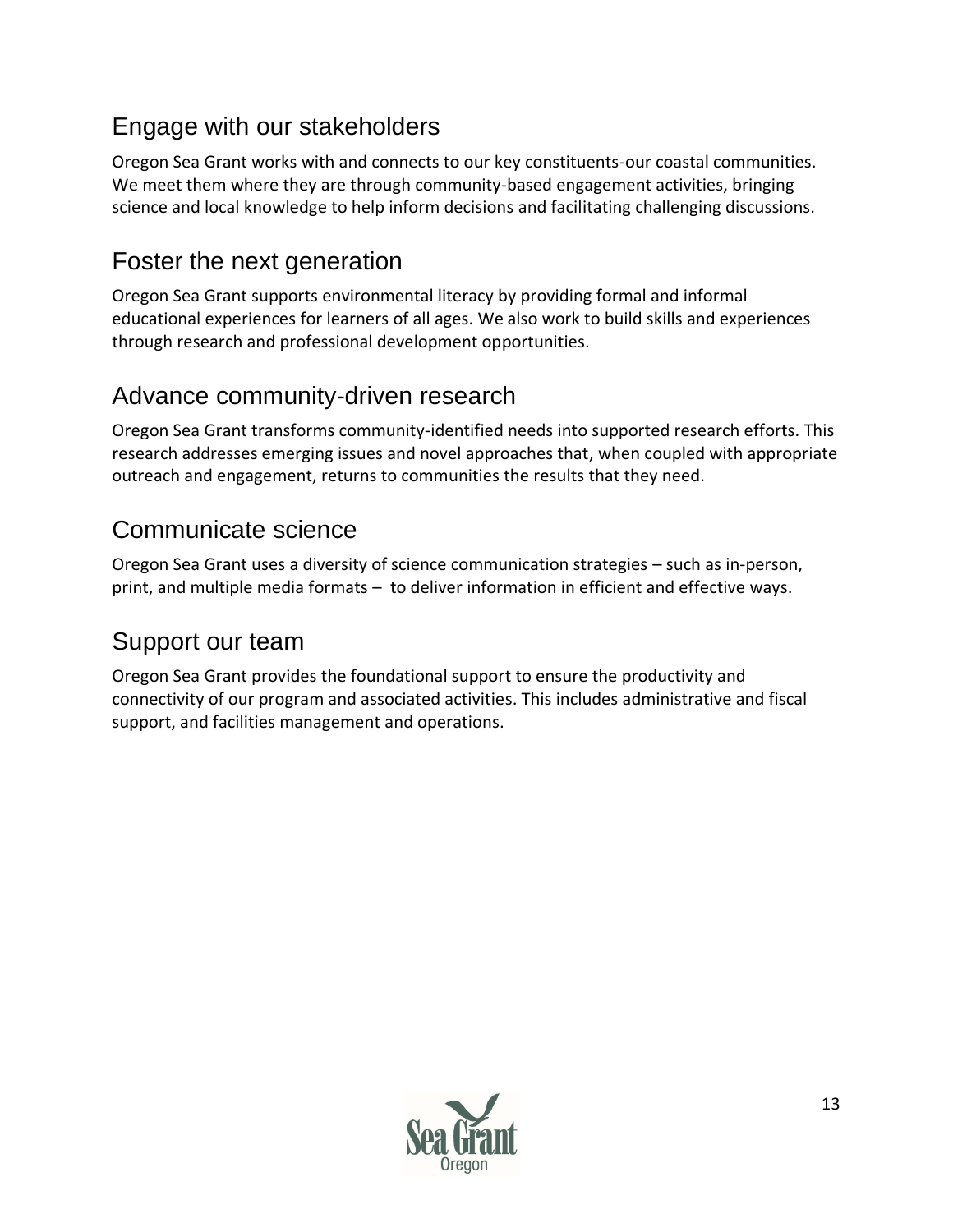| National Sea Grant Focus Areas and Oregon Sea Grant Thematic Working Group Priorities                                                                                                                          |                                                                                                                      |                                                                                                                             |                                                                                                                                                                                                                                       |                                                        | National Sea Grant Focus Areas                                                                                                                     |                                                                                                                                                                                            |                                                                                                                                                                                    |                                                                                                                                   |
|----------------------------------------------------------------------------------------------------------------------------------------------------------------------------------------------------------------|----------------------------------------------------------------------------------------------------------------------|-----------------------------------------------------------------------------------------------------------------------------|---------------------------------------------------------------------------------------------------------------------------------------------------------------------------------------------------------------------------------------|--------------------------------------------------------|----------------------------------------------------------------------------------------------------------------------------------------------------|--------------------------------------------------------------------------------------------------------------------------------------------------------------------------------------------|------------------------------------------------------------------------------------------------------------------------------------------------------------------------------------|-----------------------------------------------------------------------------------------------------------------------------------|
|                                                                                                                                                                                                                |                                                                                                                      |                                                                                                                             |                                                                                                                                                                                                                                       |                                                        |                                                                                                                                                    |                                                                                                                                                                                            |                                                                                                                                                                                    |                                                                                                                                   |
|                                                                                                                                                                                                                | Healthy Coastal Ecosystems                                                                                           |                                                                                                                             | <b>Resilent Communities and Economies</b>                                                                                                                                                                                             |                                                        | Sustainable Fisheries and Aquaculture                                                                                                              |                                                                                                                                                                                            |                                                                                                                                                                                    | Environmental Literacy and Workforce Development                                                                                  |
|                                                                                                                                                                                                                | e cosystems, and the services they<br>provide a re protected, enhanced,<br>DRAFT Goal: Habitat,<br>and for restored. | living resources are managed by<br>applying sound science, tools,<br>DRAFTGoal: Land, water, and<br>and services to sustain | use their knowledge of changing are sustained and protected to<br>DRAFT Goal: Coastal communities   DRAFT Goal: Water resources<br>conditions and risks to be come<br>economic disruptions, and other<br>resilient to extreme events, | economies, and ecosystems<br>needs of the communities, | meet existing and emerging   DRAFT Goal: Fisheries, aquaculture, and<br>other coastal and fresh water product<br>industries supply food, jobs, and | communities and industries, including<br>DRAFT Goal: Natural resources are<br>commercial, recreational, and<br>sustained to support fishing<br>subsistence fisheries, and<br>a quaculture. | opportunities that reflect the range of<br>DRAFT Goal: An environmentally<br>litera te public that is informed by<br>diversity of our communities.<br>lifelong formal and informal | DRAFT Goal: A diverse and skilled workforce<br>is engaged and enabled to address critical<br>local, regional, and national needs. |
|                                                                                                                                                                                                                |                                                                                                                      | ecosystems.                                                                                                                 | threats to community well-being.                                                                                                                                                                                                      | that dependonthem.                                     | economic and cultural benefits.                                                                                                                    |                                                                                                                                                                                            |                                                                                                                                                                                    |                                                                                                                                   |
| Oregon Sea Grant Thematic Working Group Priorities                                                                                                                                                             |                                                                                                                      |                                                                                                                             |                                                                                                                                                                                                                                       |                                                        |                                                                                                                                                    |                                                                                                                                                                                            |                                                                                                                                                                                    |                                                                                                                                   |
|                                                                                                                                                                                                                |                                                                                                                      |                                                                                                                             |                                                                                                                                                                                                                                       |                                                        |                                                                                                                                                    |                                                                                                                                                                                            |                                                                                                                                                                                    |                                                                                                                                   |
| <u>Ecological, social, and economic aspects of coastal and marine conservation</u><br>and development                                                                                                          |                                                                                                                      |                                                                                                                             |                                                                                                                                                                                                                                       |                                                        |                                                                                                                                                    |                                                                                                                                                                                            |                                                                                                                                                                                    |                                                                                                                                   |
| stakeholders about properly functioning natural systems, and draw upon research and applied science<br>GOAL 1: We sek to understand natural resources and ecosystem services, communicate with                 |                                                                                                                      |                                                                                                                             |                                                                                                                                                                                                                                       |                                                        |                                                                                                                                                    |                                                                                                                                                                                            |                                                                                                                                                                                    | $\geq$                                                                                                                            |
| to support restoration and conservation.                                                                                                                                                                       |                                                                                                                      |                                                                                                                             |                                                                                                                                                                                                                                       |                                                        |                                                                                                                                                    |                                                                                                                                                                                            |                                                                                                                                                                                    |                                                                                                                                   |
| resilience, and environmental sustainability<br><u>GOAL 1:</u> Weengage with coastal-and marine-related industries to improvee conomic and social                                                              |                                                                                                                      |                                                                                                                             |                                                                                                                                                                                                                                       | $\mathbb{1}$                                           |                                                                                                                                                    |                                                                                                                                                                                            | $\mathbb{1}$                                                                                                                                                                       | $\mathbb{1}$                                                                                                                      |
|                                                                                                                                                                                                                |                                                                                                                      |                                                                                                                             |                                                                                                                                                                                                                                       |                                                        |                                                                                                                                                    |                                                                                                                                                                                            |                                                                                                                                                                                    |                                                                                                                                   |
| Resilence to acute or chronic coastal and marine hazards                                                                                                                                                       |                                                                                                                      |                                                                                                                             |                                                                                                                                                                                                                                       |                                                        |                                                                                                                                                    |                                                                                                                                                                                            |                                                                                                                                                                                    |                                                                                                                                   |
| marine hazards an d stressors and identify or d evelop resilience strategies for co ast al communities and<br>GOAL 1: We seek to understand individual and compounding impacts of acute or chronic coastal and | $\mathbb{1}$                                                                                                         |                                                                                                                             |                                                                                                                                                                                                                                       | $\mathbb{1}$                                           |                                                                                                                                                    |                                                                                                                                                                                            |                                                                                                                                                                                    |                                                                                                                                   |
| and marine haz ards and stressors.<br>GOAL 2: We support and promote implementation of reslience strategies to acute or chronic coastal                                                                        |                                                                                                                      |                                                                                                                             |                                                                                                                                                                                                                                       | $\mathbb{1}$                                           |                                                                                                                                                    |                                                                                                                                                                                            | $\mathbb{1}$                                                                                                                                                                       |                                                                                                                                   |
|                                                                                                                                                                                                                |                                                                                                                      |                                                                                                                             |                                                                                                                                                                                                                                       |                                                        |                                                                                                                                                    |                                                                                                                                                                                            |                                                                                                                                                                                    |                                                                                                                                   |
| Human and natural dimensions of coastal and marine fisheries                                                                                                                                                   |                                                                                                                      |                                                                                                                             |                                                                                                                                                                                                                                       |                                                        |                                                                                                                                                    |                                                                                                                                                                                            |                                                                                                                                                                                    |                                                                                                                                   |
|                                                                                                                                                                                                                |                                                                                                                      |                                                                                                                             |                                                                                                                                                                                                                                       |                                                        |                                                                                                                                                    |                                                                                                                                                                                            |                                                                                                                                                                                    |                                                                                                                                   |
| <u>GOAL 1.</u> We seek to understand and support the health and resilience of will d-c aught fisheries and the<br>communities that rely on them.                                                               | $\overline{\phantom{0}}$                                                                                             |                                                                                                                             | $\mathbb{1}$                                                                                                                                                                                                                          |                                                        |                                                                                                                                                    | ⊷                                                                                                                                                                                          | $\mathbb{1}$                                                                                                                                                                       |                                                                                                                                   |
| affecting fisheries and their dependent communities.<br>GOAL 2: We work with stakehold ers to build capacity that addresses current and emerging issues                                                        | $\mathbb{1}$                                                                                                         |                                                                                                                             | $\mathbb{1}$                                                                                                                                                                                                                          | $\mathbb{1}$                                           |                                                                                                                                                    | $\mathord{\succ}$                                                                                                                                                                          |                                                                                                                                                                                    |                                                                                                                                   |
|                                                                                                                                                                                                                |                                                                                                                      |                                                                                                                             |                                                                                                                                                                                                                                       |                                                        |                                                                                                                                                    |                                                                                                                                                                                            |                                                                                                                                                                                    |                                                                                                                                   |
| <u>Cultural beliefs, learning, and valuation of coastal and marine issues</u>                                                                                                                                  |                                                                                                                      |                                                                                                                             |                                                                                                                                                                                                                                       |                                                        |                                                                                                                                                    |                                                                                                                                                                                            |                                                                                                                                                                                    |                                                                                                                                   |
| decisions about coastal and marine issues.<br>GOAL 1: We seek to understand why, what, and how individuals and communities perceive and make                                                                   |                                                                                                                      |                                                                                                                             | $\mathbb{1}$                                                                                                                                                                                                                          |                                                        |                                                                                                                                                    |                                                                                                                                                                                            |                                                                                                                                                                                    | $\geq$                                                                                                                            |
| ISUES.<br><b>GOAL 2:</b> We support environmental literacy and informed decision making about coastal and marine                                                                                               | $\mathbb{\times}$                                                                                                    |                                                                                                                             | $\mathbb{1}$                                                                                                                                                                                                                          | $\mathbb{1}$                                           | $\mathbb{1}$                                                                                                                                       |                                                                                                                                                                                            | $\blacksquare$                                                                                                                                                                     | $\mathord{\succ}$                                                                                                                 |
|                                                                                                                                                                                                                |                                                                                                                      |                                                                                                                             |                                                                                                                                                                                                                                       |                                                        |                                                                                                                                                    |                                                                                                                                                                                            |                                                                                                                                                                                    |                                                                                                                                   |
| 1-reflects primary alignment                                                                                                                                                                                   |                                                                                                                      |                                                                                                                             |                                                                                                                                                                                                                                       |                                                        |                                                                                                                                                    |                                                                                                                                                                                            |                                                                                                                                                                                    |                                                                                                                                   |
| X-refelcts secondary alignment                                                                                                                                                                                 |                                                                                                                      |                                                                                                                             |                                                                                                                                                                                                                                       |                                                        |                                                                                                                                                    |                                                                                                                                                                                            |                                                                                                                                                                                    |                                                                                                                                   |

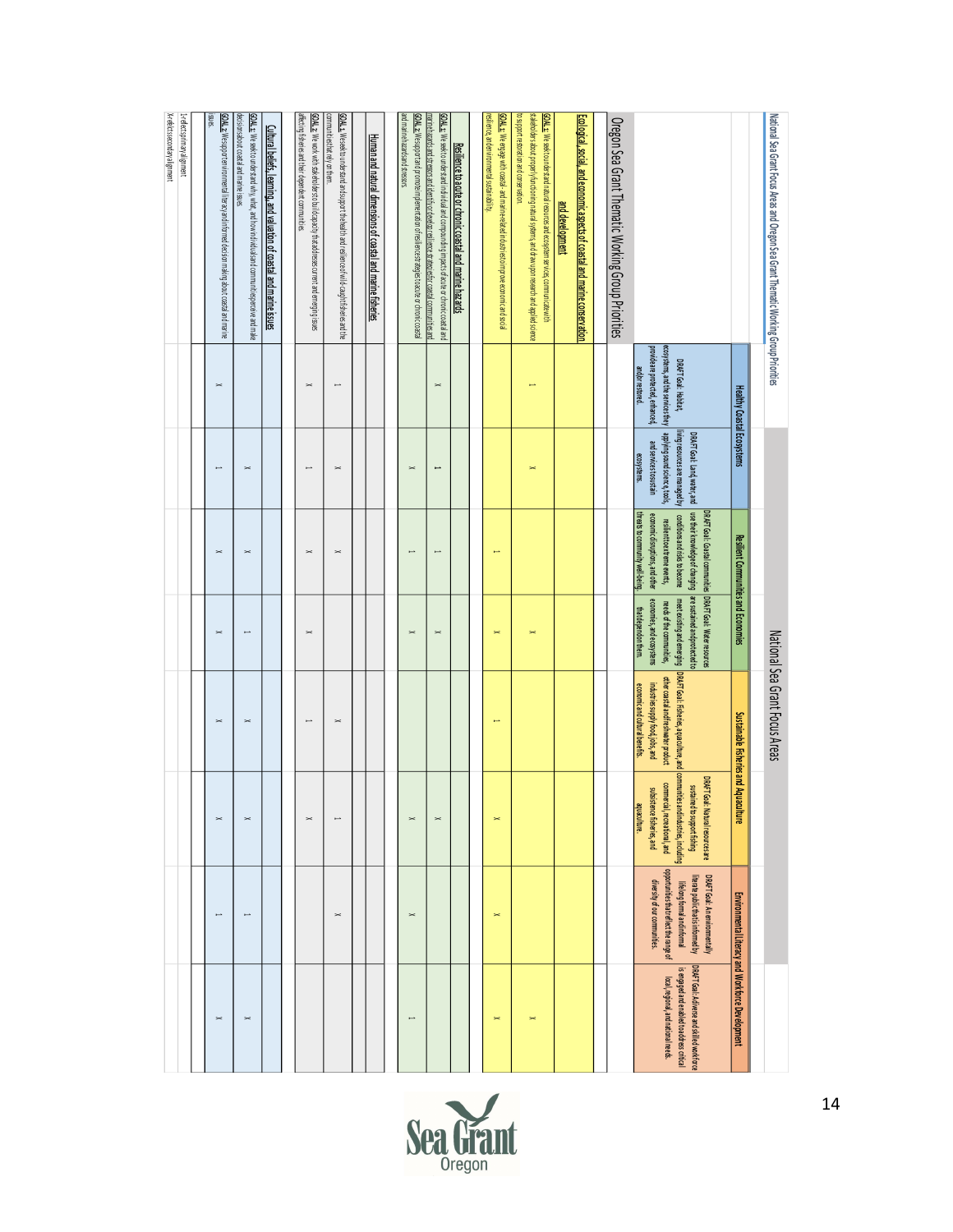# Performance Measures and Metrics

Performance measures are the metrics by which OSG will track progress toward implementation of the Strategic Plan. We have adopted the performance measures from the National Sea Grant Strategic Plan. Our diverse program elements and expertise contribute in unique but variable ways to each performance measure. For example, our programming around coastal hazards will generate a different suite of metrics than programming in marine science education or aquaculture. Each of these performance measures is informed by input from our faculty and staff as well as our recent history of reporting such metrics.

# Performance Measures

- Number of resource managers who use ecosystem-based approaches in the management of land, water, and living resources as a result of Sea Grant activities
- Number of acres of coastal habitat protected, enhanced, or restored as a result of Sea Grant activities
- Number of fishermen, seafood processing and aquaculture industry personnel who modify their practices using knowledge gained in fisheries sustainability and seafood safety as a result of Sea Grant activities
- Number of communities that adopt/implement sustainable economic and environmental development practices and policies as a result of Sea Grant activities
- Number of communities that adopt/ implement hazard resiliency practices to prepare for and respond to/ minimize coastal hazardous events
- Number of Sea Grant products that are used to advance environmental literacy and workforce development
- Number of people engaged in Sea Grant-supported informal education programs
- Number of Sea Grant supported graduates who become employed in a job related to their degree within two years of graduation
- Number of Sea Grant tools, technologies, and information services that are used by our partners/customers to improve ecosystem-based management
- Economic and societal impacts derived from Sea Grant activities (market and nonmarket; jobs and businesses created or sustained)

## Performance Metrics

- Number and origination of core funding pre-and full proposals
- Number of marinas certified as "Clean Marina" by the Clean Marina Program as a result of Sea Grant activities
- Number of individuals certified in Hazard Analysis Critical Control Point (HACCP) due to Sea Grant efforts
- Number of peer-reviewed publications produced by Sea Grant